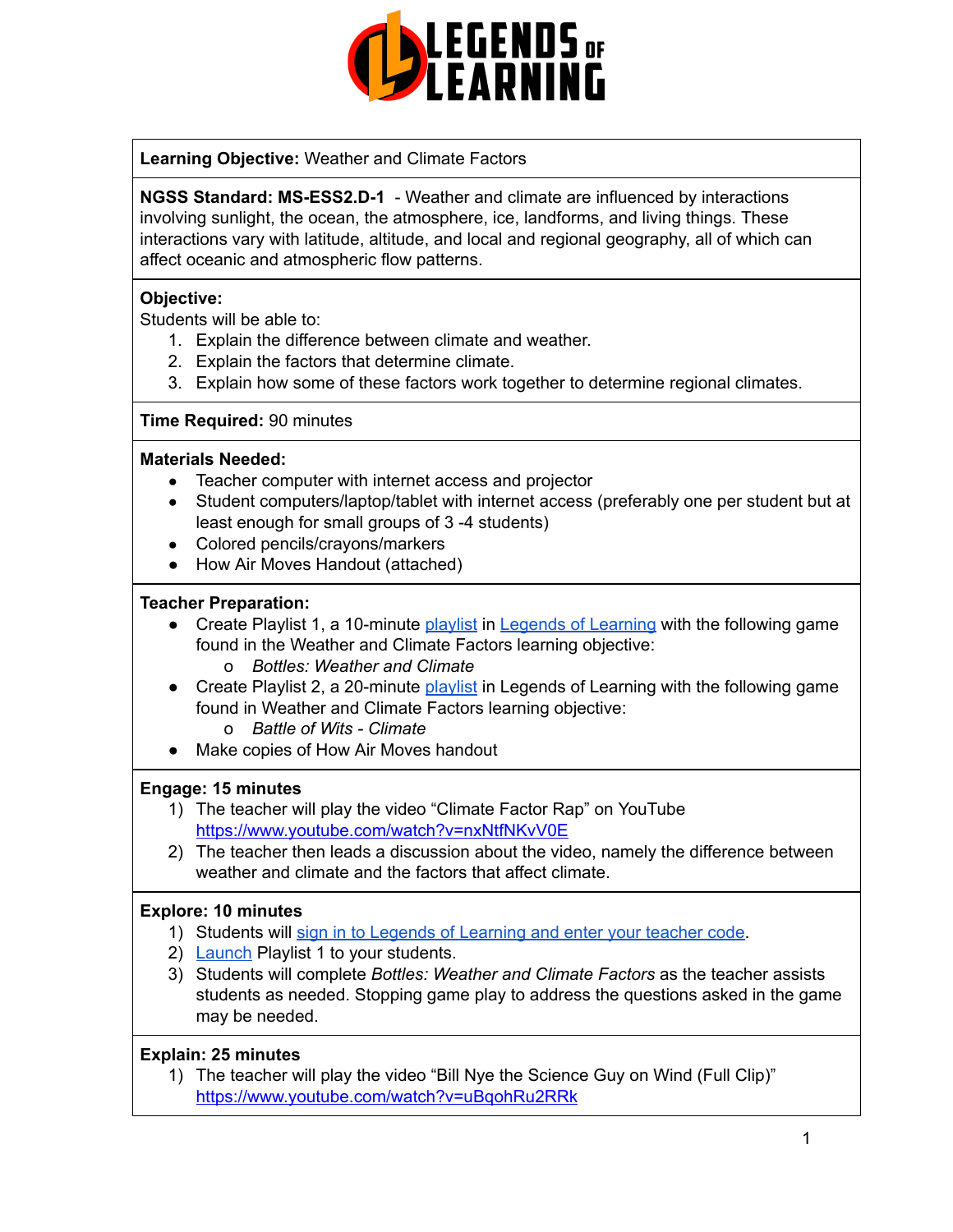

- 2) Students will be given the How Air Moves handout with an illustration showing the different movements of air over land and water in a coastal area at both night and day.
- 3) Students will describe in words, the step by step process of convection currents to create a land breeze and a sea breeze.

### **Elaborate: 25 minutes**

- 1) Students will log on to the NASA DATA-GLOBE Digital Earth System site: [http://mynasadata.larclnasa.gov/globe/](https://mynasadata.larc.nasa.gov/globe/)
- 2) Jigsaw: Teacher will group students into groups of 2-3. Each group will examine Surface Temperature and Insolation animations and develop a one slide PowerPoint (or similar program) which will describe ONE of the following:
	- a. Describe the rotation of the Earth and the role this rotation plays in the unequal distribution of heat on Earth.
		- *i. The Earth's rotation causes the Coriolis Effect. This causes a deflection of direction in both the wind and ocean currents. The deflection is to the 'right' in the Northern Hemisphere, and the 'left' in the Southern Hemisphere. Due to these deflections, currents in the ocean, and air, are formed. This causes an unequal distribution of heat across the Earth.*
	- b. Describe what role the oceans and their currents play and how they affect regional climates.
		- *i. The oceans play a pivotal role in climate regulation. Currents, both warm and cold, determine the relative harshness, or temperance of a region's climate.*
	- c. Describe how, if at all, these patterns change over several years. Have there been shifts in global temperatures or have they remained fairly consistent?
		- *i. Wind patterns/currents, such as the Jet Stream, and Gulf Stream, have remained mostly constant for many, many years. There have been shifts in global temperature; they have NOT remained constant.*
- 3) Once completed, the teacher will lead a discussion in which the groups share out their slides.

## **Evaluate: 15 minutes**

- 1) [Launch](https://lol.desk.com/customer/en/portal/articles/2822815-creating-multiple-playlists) Playlist 2 for students.
- 2) Students will play *Battle of Wits Climate War* and be assessed on their ability to answer the questions provided in the game correctly.
- 3) Teacher will analyze student results to determine what concepts need to be a focus for reteaching.